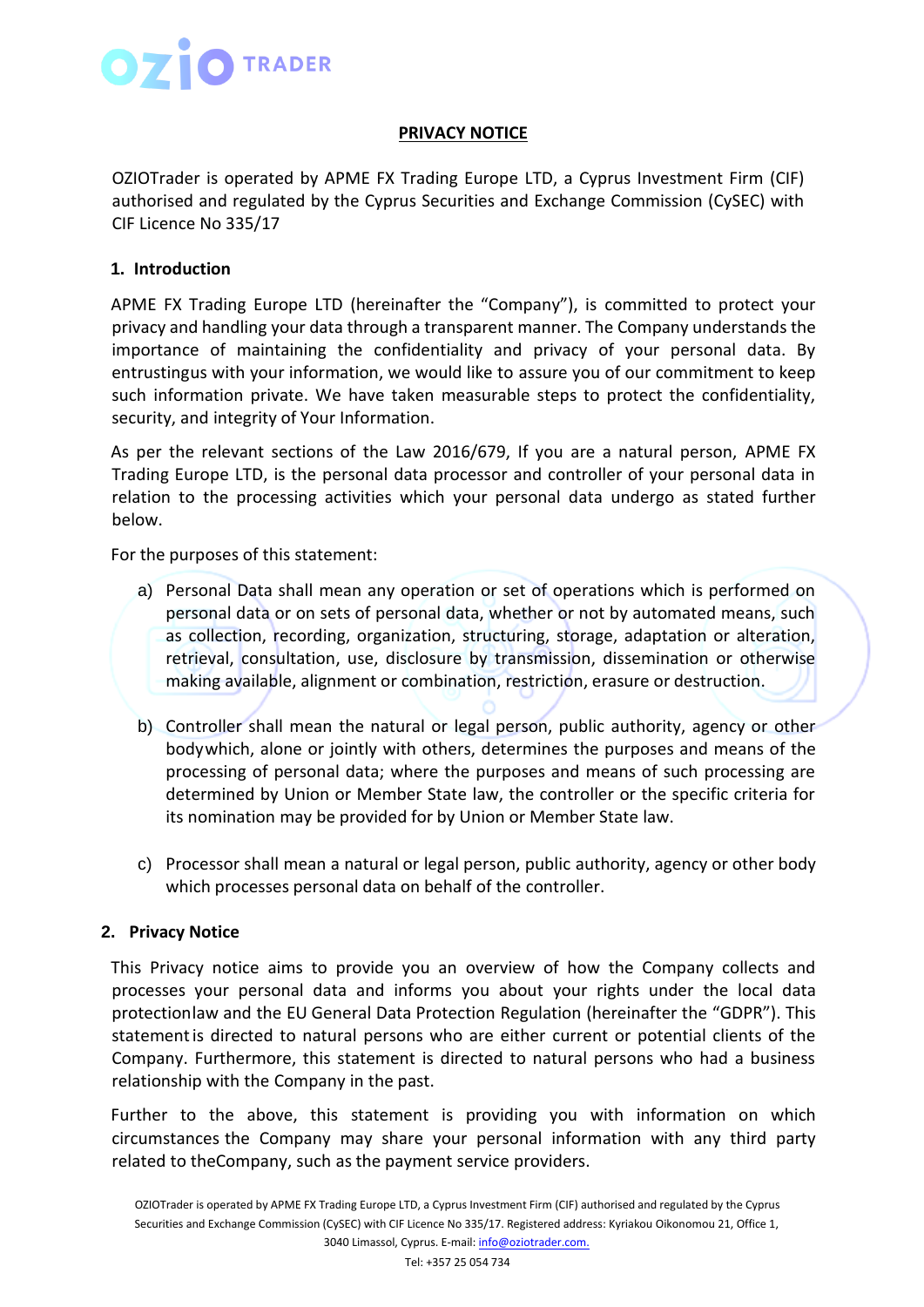## **3. The Company**

APME FX Trading Europe LTD is an authorized company, established in Cyprus, with registration number HE 347219. The Company is registered and licensed by the Cyprus Securities and Exchange Commission (hereinafter the "CySEC") with license number 335/17.

If you have any questions or want more details about how the Company uses your personal information, you can contact our Data Protection team at:

[dataprotection@apmefx.com.](mailto:dataprotection@apmefx.com.)

### **4. Collection of Information**

As part of the Company's client account opening procedures and ongoing obligations, needs to abide with the legislative framework currently in place with the Cyprus Securities and Exchange Commission ('CySEC'). Specifically, the Company shall comply with its legal obligations under the AML Law (Law 13(I)/2018), as amended, and the AML Directive (Directive DI144-2007-08 of 2012) for the establishment on the Client's economic profile and prevention of money-laundering as well as abide with the relevant record keeping obligations under the European Commission Delegated Regulation (EU) 2017/565 ('Delegated Regulation') and Law 87(I)/2017 for establishing the suitability and appropriateness of each Client based on the services offered by each CIF (Suitability & Appropriateness Tests) and recordings of telephone conversations, client transactions, FATCA and CRS.

The Company based to the above-mentioned, is obliged to request, collect and maintain for at least five (5) years the following:

- Name and Surname
- Date of Birth
- Place of Birth
- Nationality
- Copy of the Passport and/or of the Identity Card
- Utility bill (including the full address of the client)
- Tax Identification Number
- Tax Residence
- Telephone number
- **Email**
- Employer's name
- Profession
- Industry of Employment
- Gross Annual Income
- Net Worth
- Anticipated Turnover
- Bank Account Details

The Company may collect the said information directly from you (during the account opening procedure) and/or from other persons including for example, credit reference agencies, fraud prevention agencies, banks, other financial institutions, third authentication service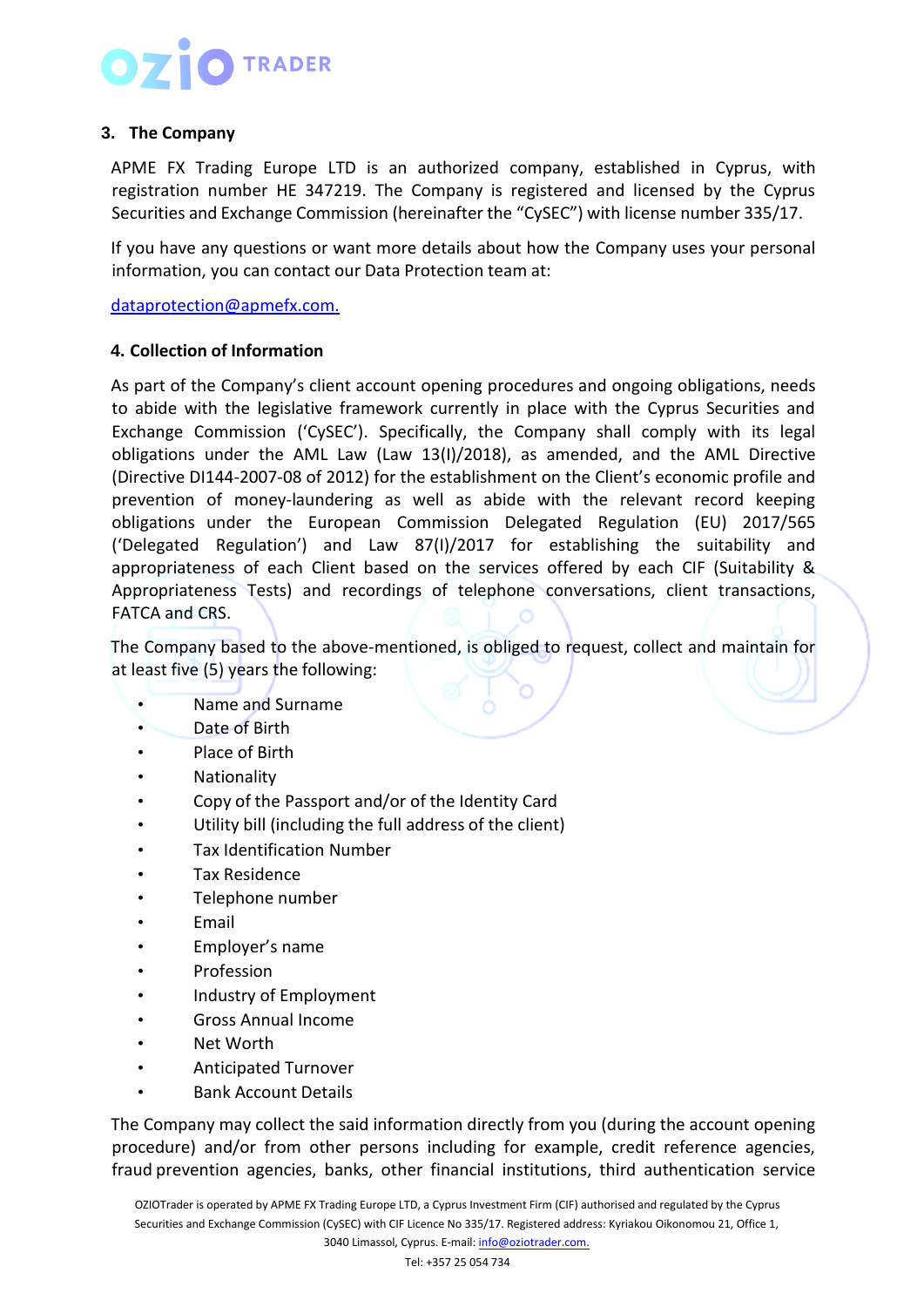providers (the Company is using Lexis-Nexis for authentication purposes and background purposes) and the providers of public registers.

The Company may also collect Your Information in regard to your use of our website(s), such as pages visited, frequency, duration of visit and trading activities. The Company also keeps records of your trading behavior, including a record of:

- a) Products you trade and their performance.
- b) Historical data about the trades and investments you have made including the amountinvested.

Historical data about your payment activities and your withdrawal activities

Further to the above, the Company may also request further information to improve its Service to you (Existing or Potential Clients) or our activities (if you are our Provider for Trading Data) under our relevant Agreement, as the case may be, or comply with Applicable Regulations.

The Company records any communications, electronic, by telephone, in person or otherwise, that we have with you in relation to the services that were provided by the Company to you and the relationship with you. The said recordings will be the Company's sole property and will constitute evidence of the communications between the Company and you.

## **5. To Whom the Company may disclose your information**

As part of using your personal information for the purposes set put above, we may disclose your information to:

- a) Service providers and specialist advisers who have been contracted to provide us with IT, financial, regulatory, compliance, accounting and/or other services.
- b) Regulatory Authorities.
- c) Anyone authorised by you.
- d) Relevant authorities to investigate or prevent fraud, money laundering or other illegalactivity.
- e) Trade Repository or similar.
- f) The Company's employees so as to exercise their duties to further the Agreement between us, or to assure the efficient functioning of our Platform, the Automatic Ordersand the Trading Data functions.

The Company requires from organisations outside the Company who handle or obtain personal information to acknowledge the confidentiality of this information, undertake to respect any individual's right to privacy and comply with all the relevant data protection laws and this privacy notice.

## **6. Use of the Information.**

The Company will use, store, process and handle Your Personal Data in accordance with the General Data Protection Regulation 2016/679 and the Processing of Personal Data (Protection of the Individual) Law of 2001, as amended or replaced from time to time.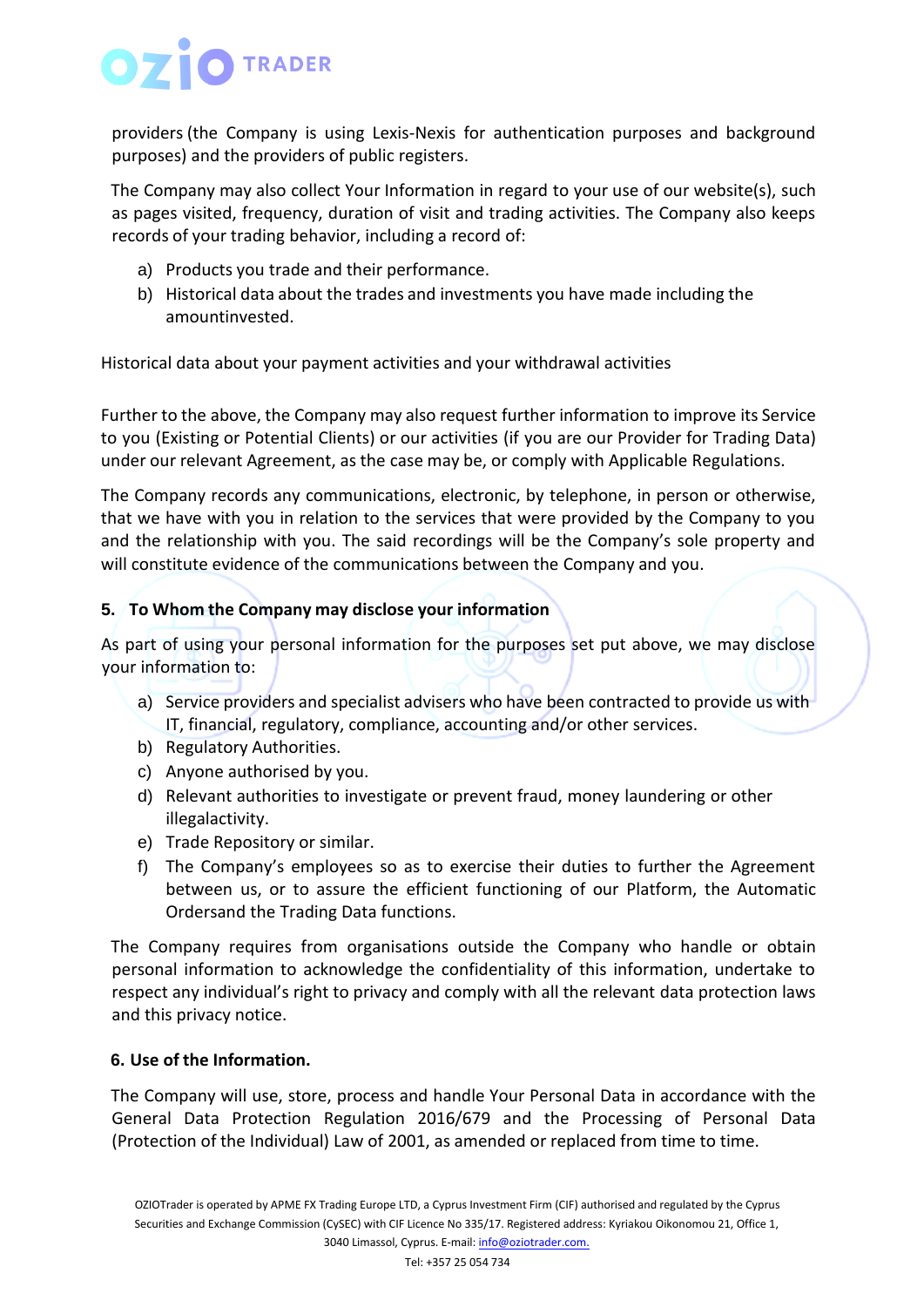## **O** TRADER

Your personal data (not publicly available information and/or already possessed by the Company without abiding with the provisions of the general data protection regulation), will becollected and processed explicitly and specifically only for the purposes that have been collected for ('purpose limitation') while the Company must require only the information necessary in relation to the purposes for which they have been collected.

We may transfer your personal information outside the European Economic Area. If we will make such a transfer, we will ensure that the transfer is lawful and that there are appropriatesecurity arrangements in place to safeguard your personal data as provided by Applicable Regulations. In furtherance, the Company follows the European Commission instructions in respect to this matter and it shall ensure that the third country that your data may be transferred is recognized by the EU Commission, as adequate in respect to the protection of your personal data.

## **7. Your Consent**

The use of your personal information is based on lawful basis:

- a) to perform our contractual obligations towards you
- b) to be compliant with the legal and regulatory requirements
- c) to pursue our legitimate interests

In accordance to the abovementioned points we are legally obliged to do process your personal data. Where our use of your personal information does not fall under one of these three Lawful basis, we require your consent. Such consent will be provided in accordance withthe Client Agreement that it is provided to you during the account opening procedure and is also available on the Company's website(s). The Company shall rely on the provided consentas its legal basis for processing your personal data. You have the right at any time to withdraw that consent by contacting us via phone or via email at [dataprotection@apmefx.com.](mailto:dataprotection@apmefx.com)

Where you are a natural person and the use of your personal data requires your consent, the Company will request for your consent to be provided freely, specific, informed and an unambiguous indication of your desires, which by statement or by clear affirmative action, signifies agreement to the processing.

If at any case you feel compelled to consent or you will endure negative consequences if you do not, then your consent will not be valid. Additionally, your consent shall not be bundledupas a non-negotiable part of terms and conditions, because such action would indicate that youhaven't freely provided your consent.

## **8. Processing your personal data without your consent**

In certain circumstances the company can process your data without your consent. The following are considered to be the most relevant:

- Processing is necessary for compliance with legal obligation to which the controller is subject.
- Processing is necessary for the performance of a contract to which the person is party, or in order to take measures of the person's request prior entering into a contract.
- Processing is necessary in order to protect the vital interests of the data subject.

OZIOTrader is operated by APME FX Trading Europe LTD, a Cyprus Investment Firm (CIF) authorised and regulated by the Cyprus Securities and Exchange Commission (CySEC) with CIF Licence No 335/17. Registered address: Kyriakou Oikonomou 21, Office 1, 3040 Limassol, Cyprus. E-mail[: info@oziotrader.com.](mailto:info@oziotrader.com)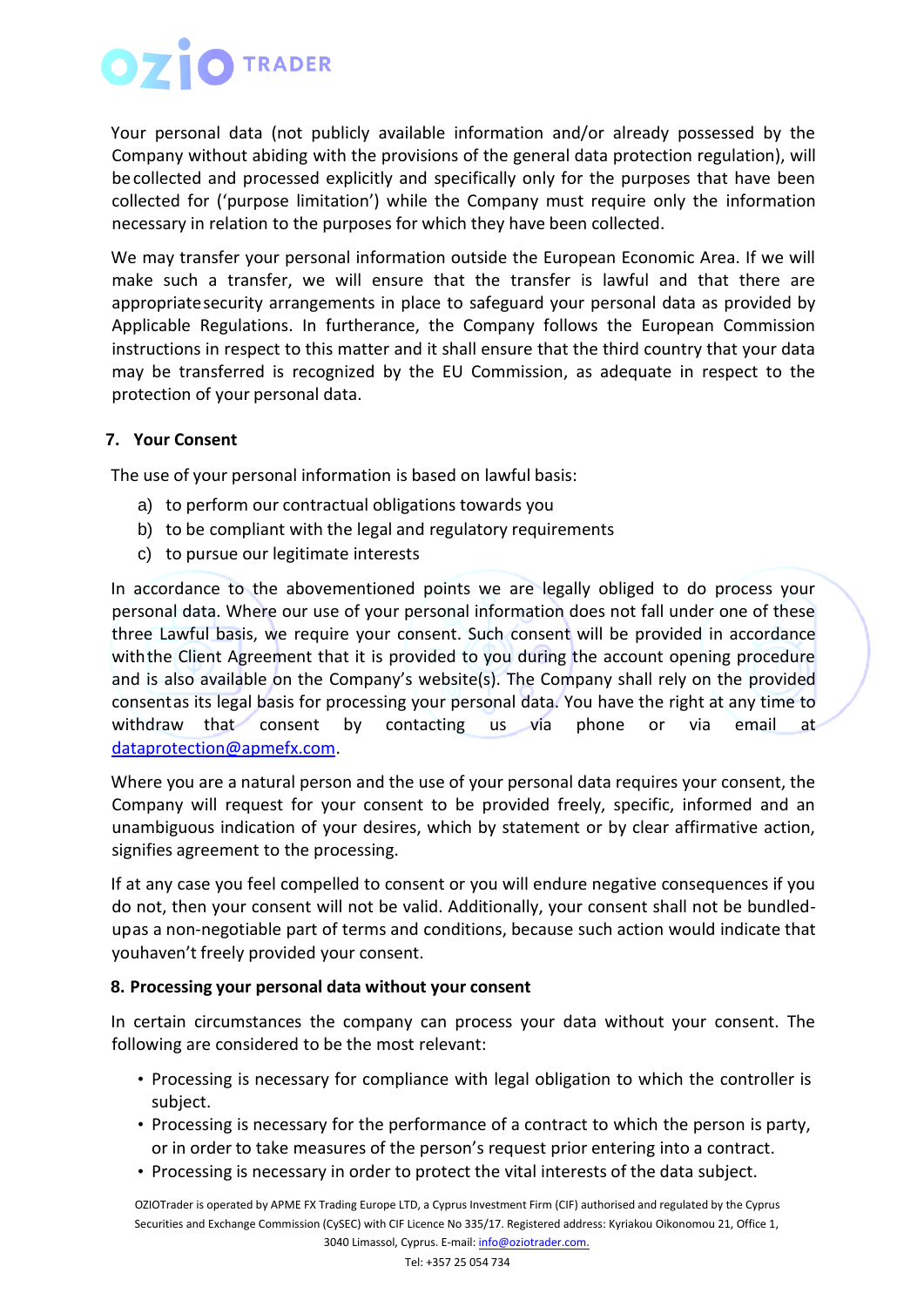- Processing is necessary for the performance of a task carried out in the public interest or in the exercise of public authority or a third party to whom the data are communicated.
- Processing is necessary for the purposes of the legitimate interests pursued by the controller or by the third party to whom the personal data are communicated, on conditionthat such interests override the rights, interests and fundamental freedoms of the persons.

#### **9. For how long we keep your personal data**

The Company shall keep your personal data for as long as the company has business relationship with you (physical person). Once the business relationship has been ended, we may keep your data for up to five (5) years in accordance with the Laws governing the Company. The Company may keep your personal data for longer than five (5) years for legal, regulatory and/or any other obligatory reason.

Retention periods will be determined taking into account the type of information that is collected and the purpose for which it is collected, bearing in mind the requirements applicable to the situation and the need to destroy outdated, unused information at the earliest reasonable time.

### **10. Management of your personal information and Safeguard Measures**

The Company has taken all the appropriate organizational measures to ensure that your personal data are secured. Moreover, the Company has established an Internal Educational Training for its employees so as to mitigate any risks that may affect your data. The employees that are processing your data are being trained to respect the confidentiality of customer information and the privacy of individuals. We consider breaches of your privacy as top priorityand the Company will enhance its internal procedures to prevent any such event.

The Company has implemented procedures in respect to safeguarding your data. Access to your information have only employees of the Company that need to have access to the information in order to enable the continuity of the agreement between you and the Company.

Furthermore, we hold personal information in a combination of secure computer storage, secure servers and from time to time and if it is deemed necessary we will store them in paper based files. The Company has taken all the necessary steps to protect the personal information that it holds from misuse, loss, unauthorized access, modification or disclosure.

While we will use all reasonable efforts to safeguard Your Information, you acknowledge thatthe use of the internet is not entirely secure and for this reason we cannot guarantee the security or integrity of any personal data transferred from you, or to you via the internet.

#### **11. Change of Information**

You may inform the Company at any time that Your Information has changed or that you wish the Company to delete information we hold about you by emailing us at [dataprotection@apmefx.com.](mailto:dataprotection@apmefx.com) We will change or delete Your Information in accordance to